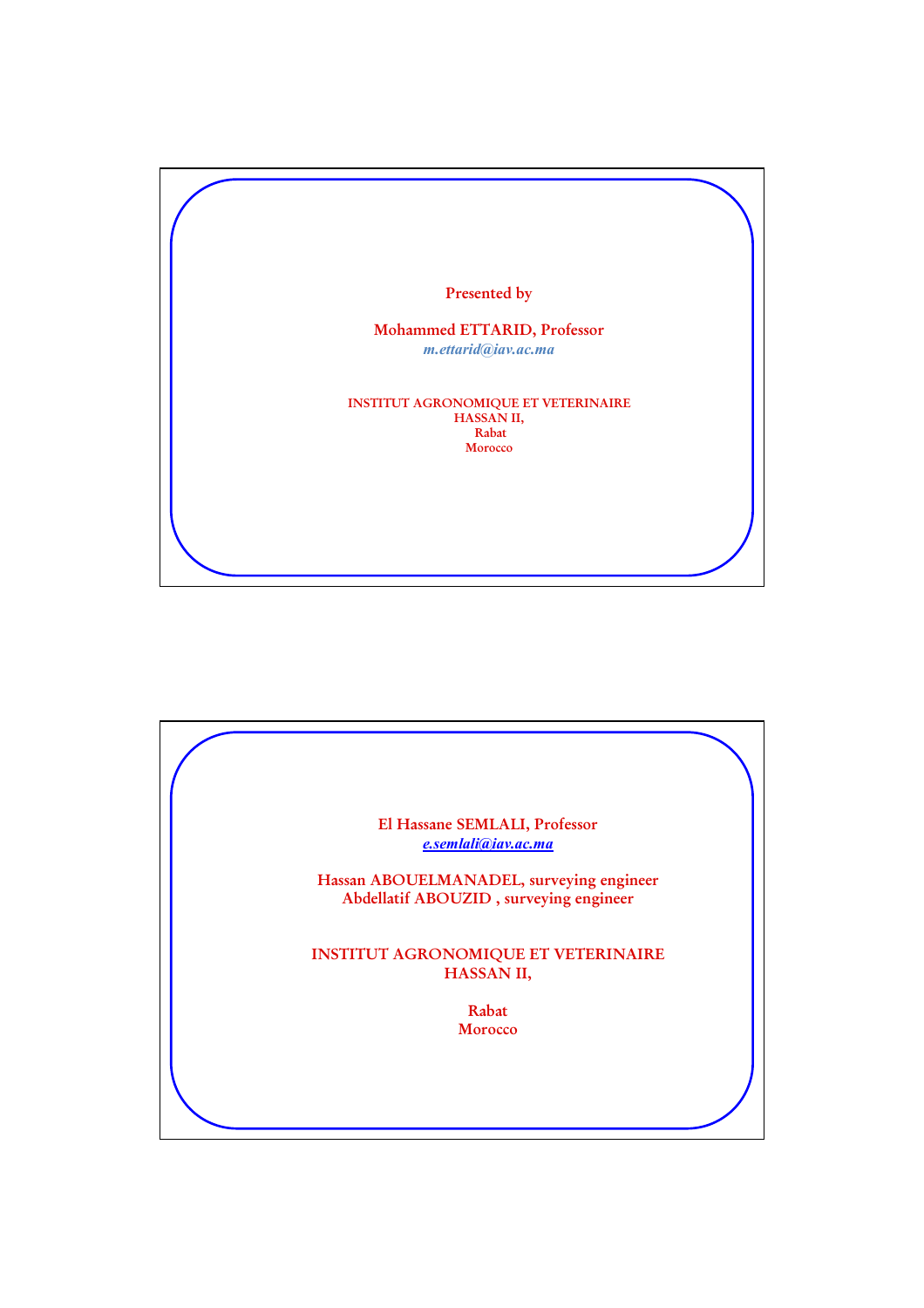

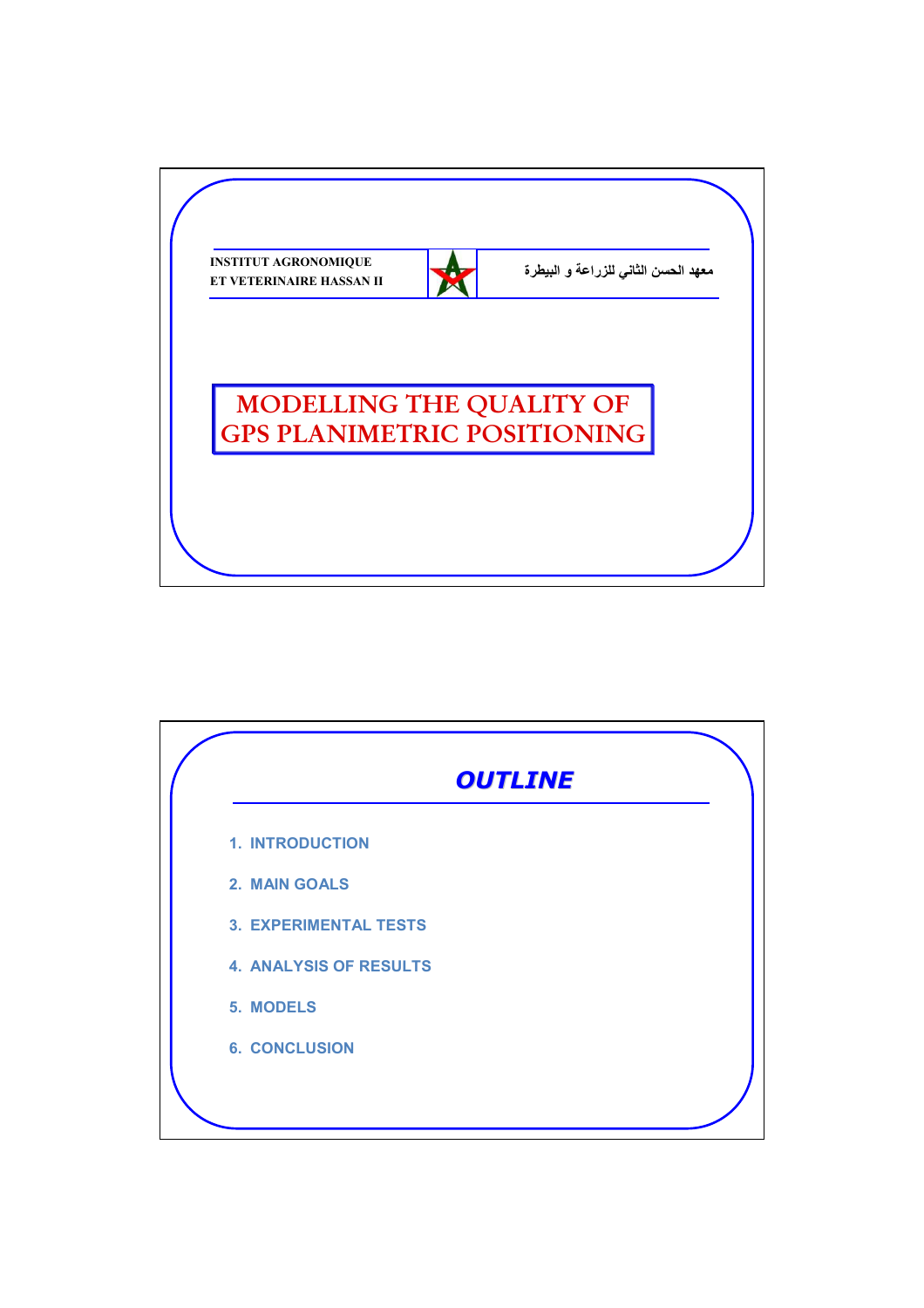

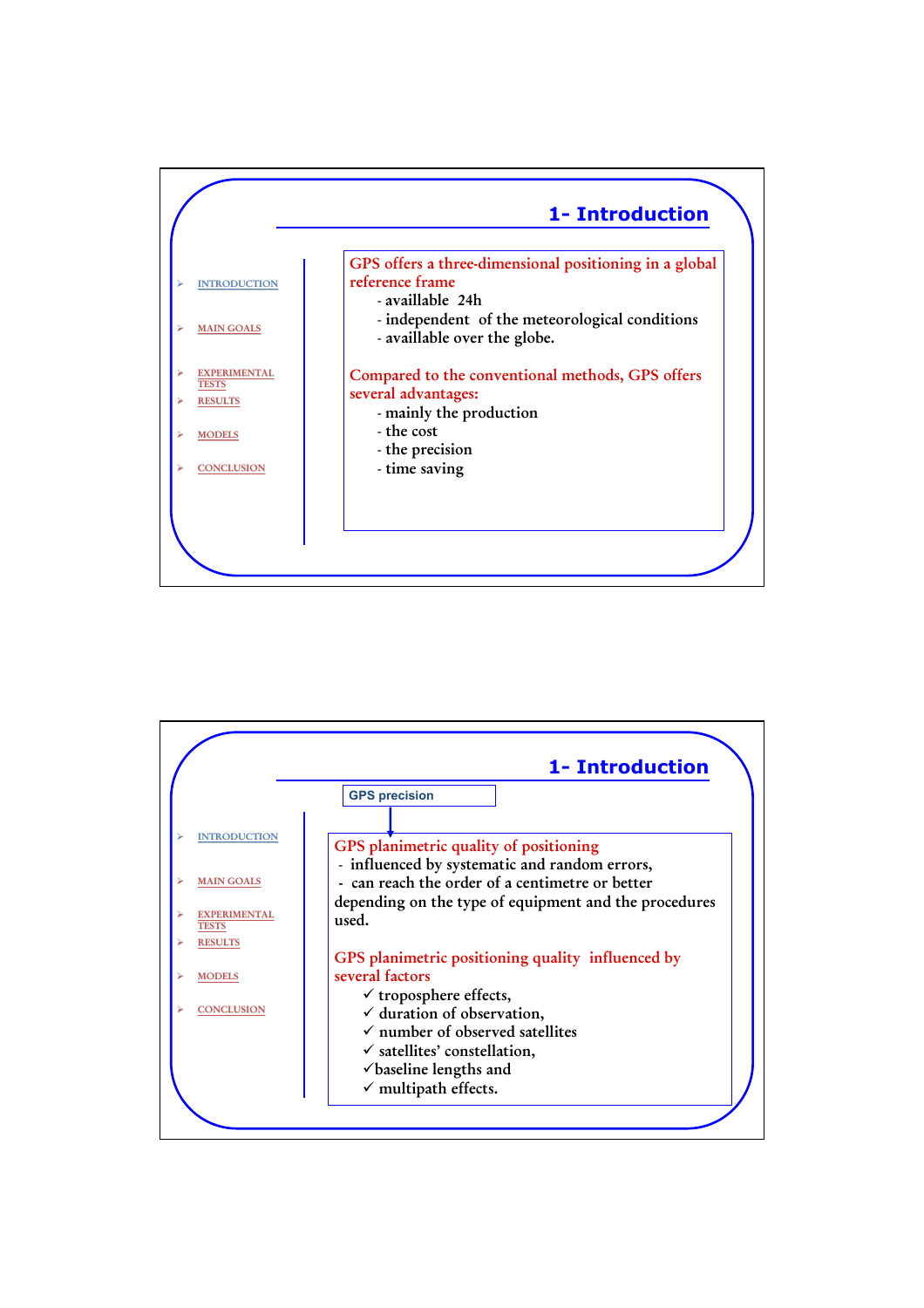

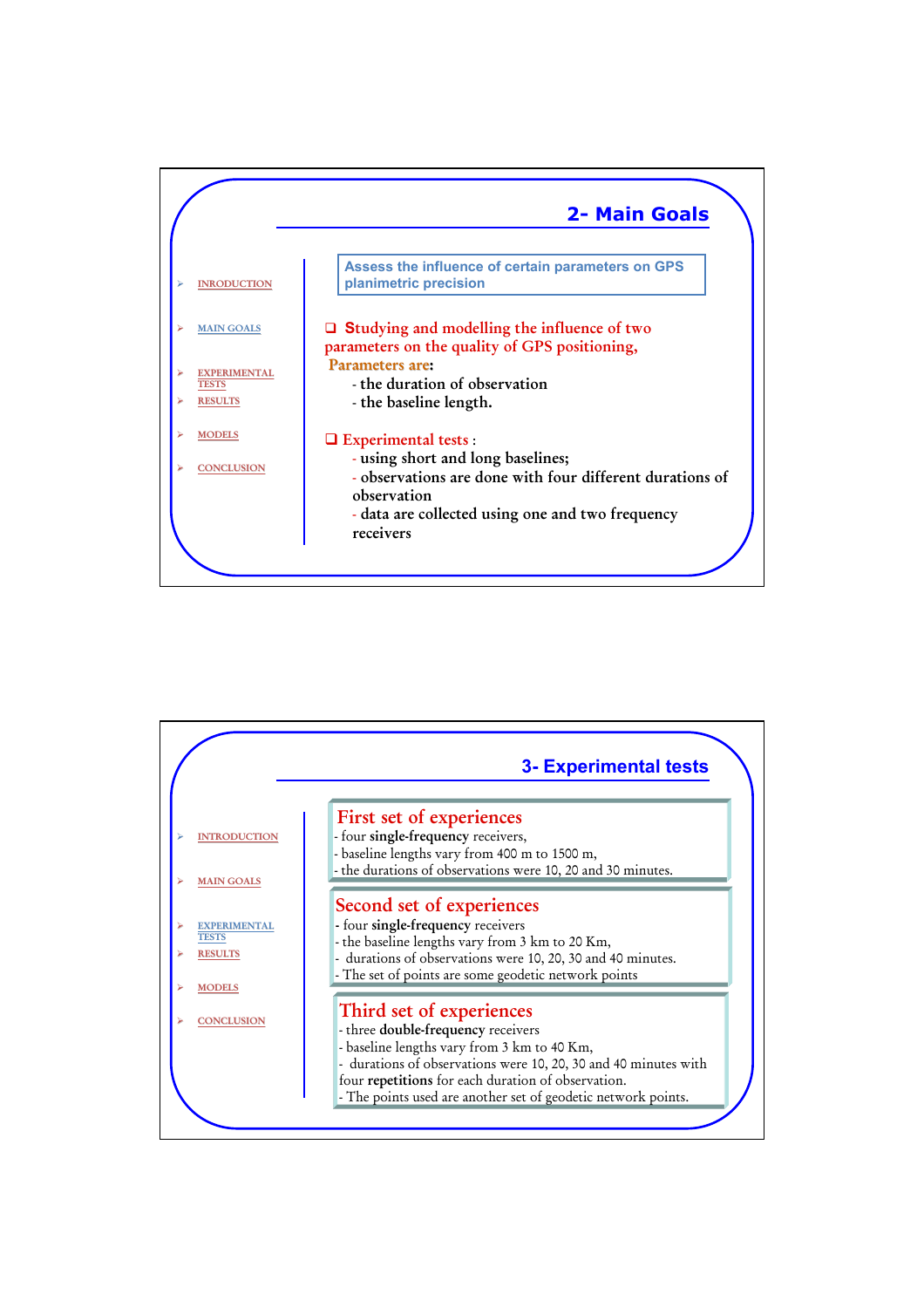

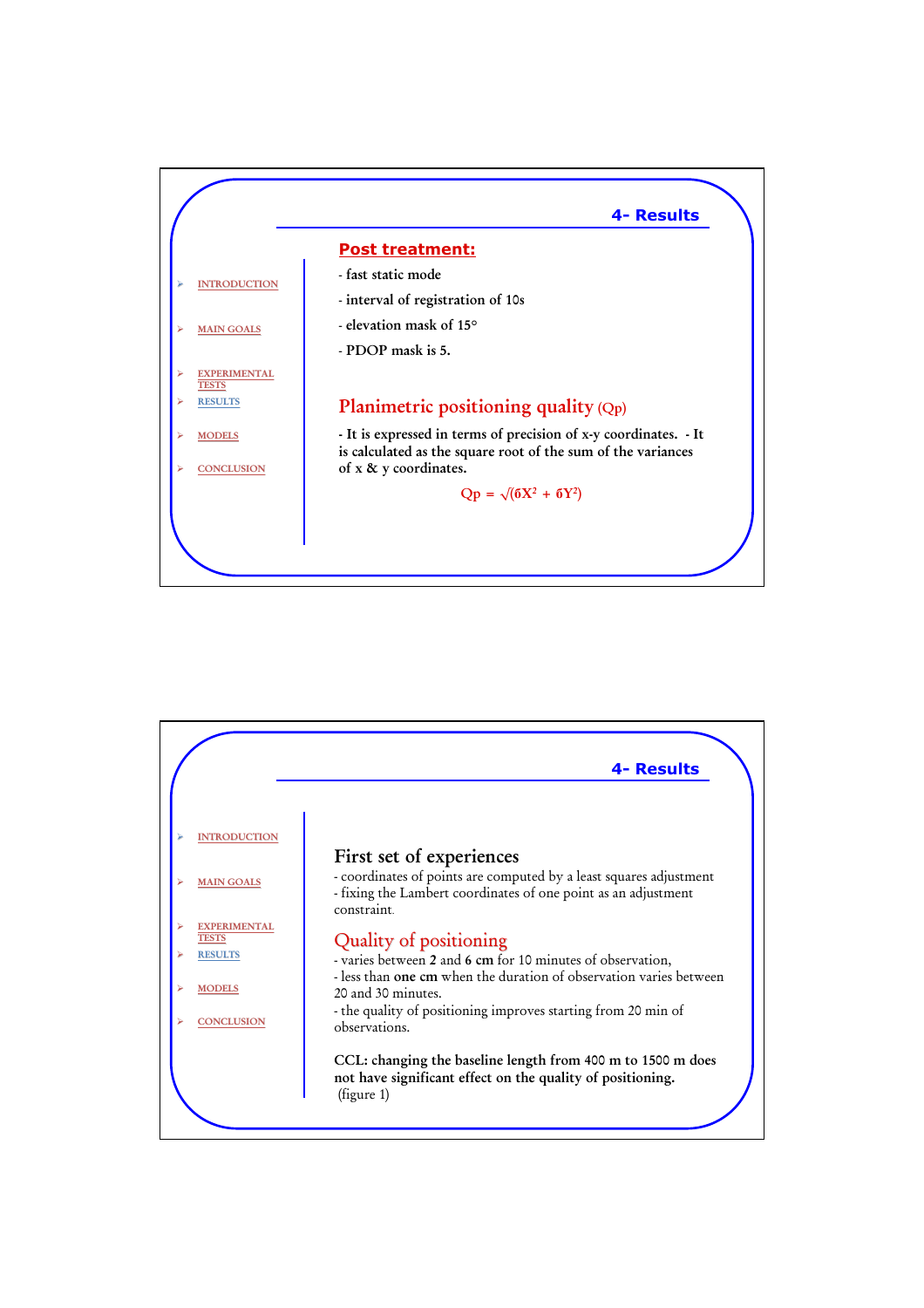

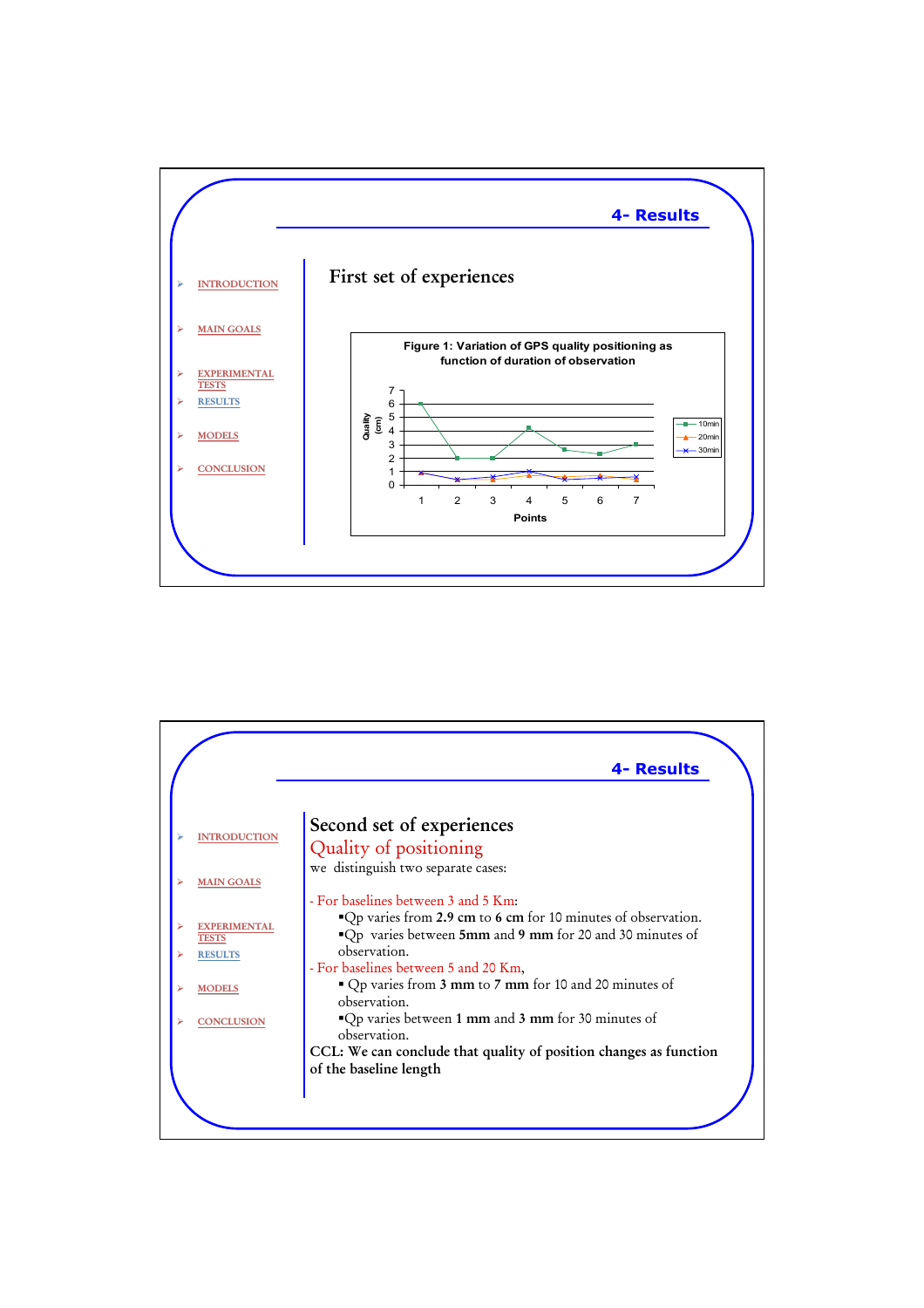

|                                                       | <b>5- Models</b>                                                                                                                                                                                                                              |
|-------------------------------------------------------|-----------------------------------------------------------------------------------------------------------------------------------------------------------------------------------------------------------------------------------------------|
| <b>INTRODUCTION</b>                                   | MODELLING THE QUALITY AS FUNCTION OF DURATION<br><b>OF OBSERVATION</b>                                                                                                                                                                        |
| <b>MAIN GOALS</b>                                     | Case 1: Modelling using the single frequency receivers<br>- Using the durations of observations and the quality of positioning<br>obtained from the experimental tests;<br>- The curve of tendency corresponding to the experimental data and |
| <b>EXPERIMENTAL</b><br><b>TESTS</b><br><b>RESULTS</b> | results is given by the following formula:<br>$q_{TF1} = 0.0159e^{-0.0499T}$                                                                                                                                                                  |
| <b>MODELS</b>                                         | With:                                                                                                                                                                                                                                         |
| <b>CONCLUSION</b>                                     | $q_{TF1}$ : quality of planimetric positioning with respect to time using one<br>frequency receivers (in m)<br>T: duration of observation (in min)<br>e : the exponential function                                                            |
|                                                       |                                                                                                                                                                                                                                               |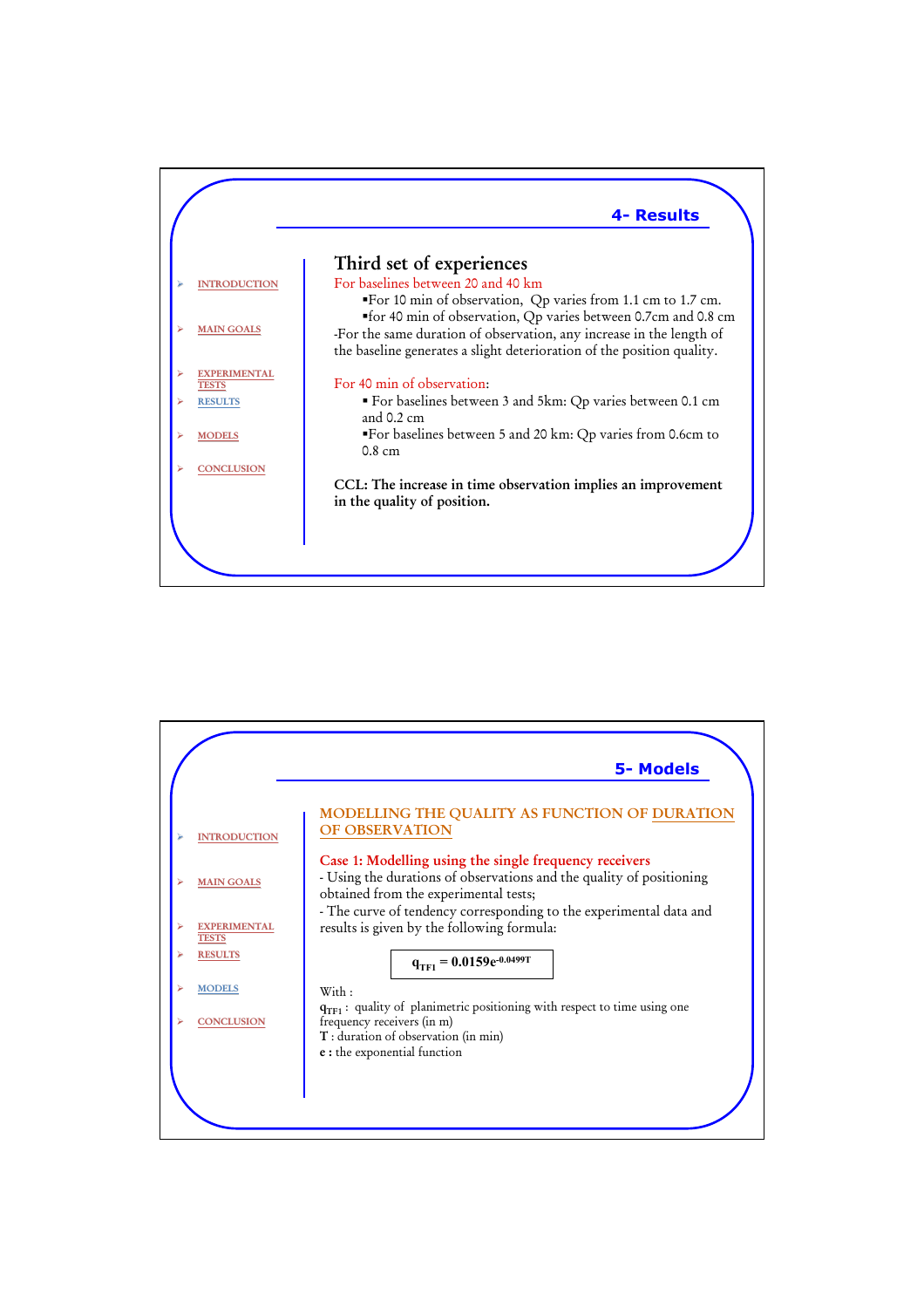|                                     | <b>5-Models</b>                                                                                                                                                         |
|-------------------------------------|-------------------------------------------------------------------------------------------------------------------------------------------------------------------------|
| <b>INTRODUCTION</b>                 | MODELLING THE QUALITY AS FUNCTION OF DURATION<br><b>OF OBSERVATION</b>                                                                                                  |
| <b>MAIN GOALS</b>                   | Case 2. Modelling using the double frequency receivers<br>- Using the durations of observations and the quality of positioning<br>obtained from the experimental tests; |
| <b>EXPERIMENTAL</b><br><b>TESTS</b> | - The curve of tendency corresponding to the experimental data and<br>results is given by the following formula:                                                        |
| <b>RESULTS</b>                      | $q_{TF2} = 0.0205e^{-0.0347 T}$                                                                                                                                         |
| <b>MODELS</b>                       | $W$ ith :<br>$q_{TF2}$ : quality of planimetric positioning with respect to time using double                                                                           |
| <b>CONCLUSION</b>                   | frequency receivers (in m)<br>T: duration of observation (in min)<br>e : the exponential function                                                                       |
|                                     | Rq: these models show that the quality of position improves as a<br>function of the increase in the duration of observation                                             |
|                                     |                                                                                                                                                                         |

|                                                       | <b>5-Models</b>                                                                                                                                       |
|-------------------------------------------------------|-------------------------------------------------------------------------------------------------------------------------------------------------------|
| <b>INTRODUCTION</b>                                   | MODELLING THE QUALITY AS FUNCTION OF THE<br><b>BASELINE LENGTH</b>                                                                                    |
| <b>MAIN GOALS</b>                                     | Case 1: Modelling using the single frequency receivers<br>- Observations are used to find the model corresponding to distances<br>between 5 and 20km  |
| <b>EXPERIMENTAL</b><br><b>TESTS</b><br><b>RESULTS</b> | - The deducted model is valid only for this range of distances.<br>- The tendency curve corresponding to our data is given by the<br>following model: |
| <b>MODELS</b>                                         | $q_{DE1} = 0.0002 + 3.10^{-5}$ D(km)                                                                                                                  |
| <b>CONCLUSION</b>                                     | With:<br>$q_{\text{DF1}}$ represents the standard deviation of the distance in meters<br>D is the baseline length expressed in km.                    |
|                                                       |                                                                                                                                                       |
|                                                       |                                                                                                                                                       |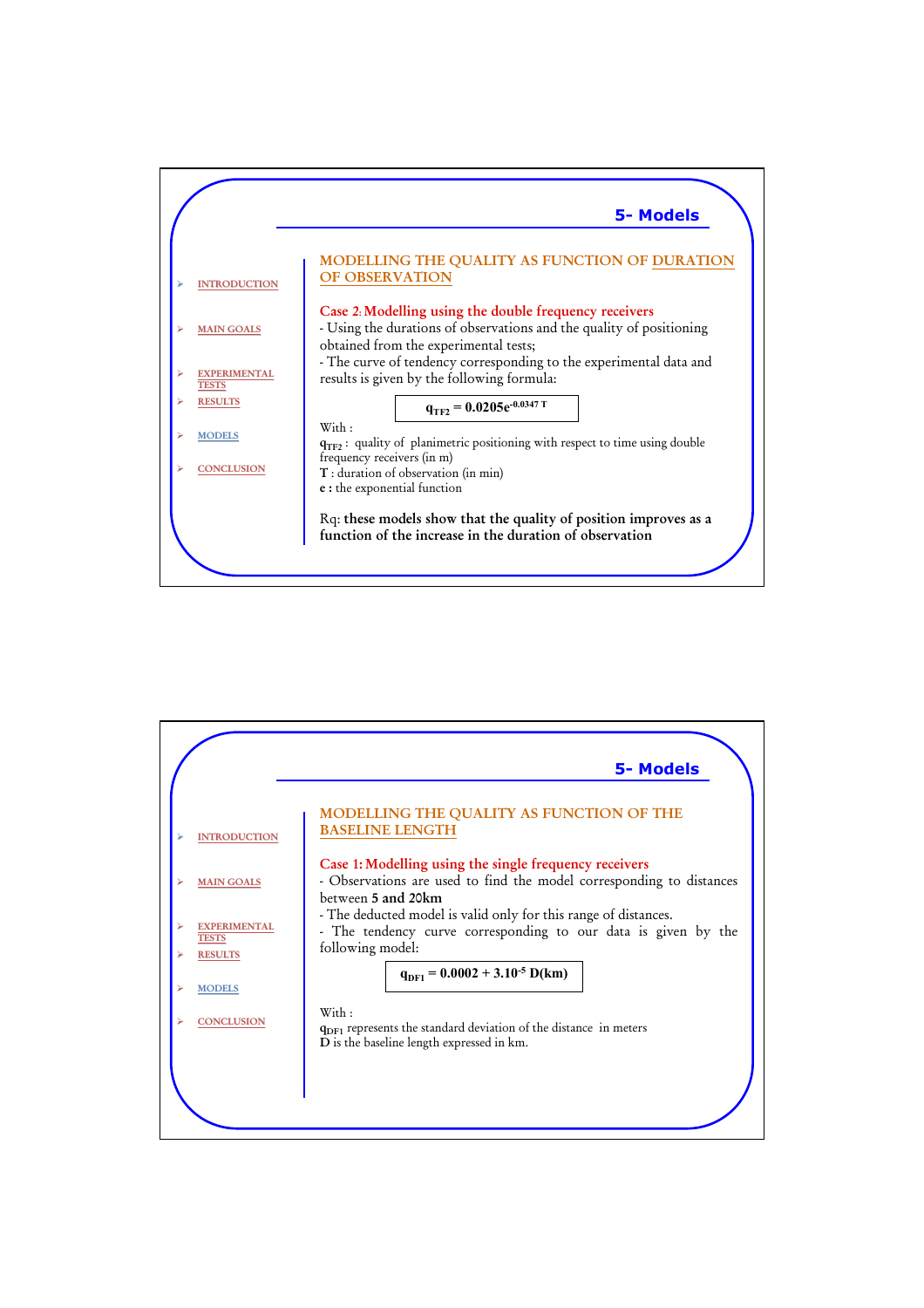